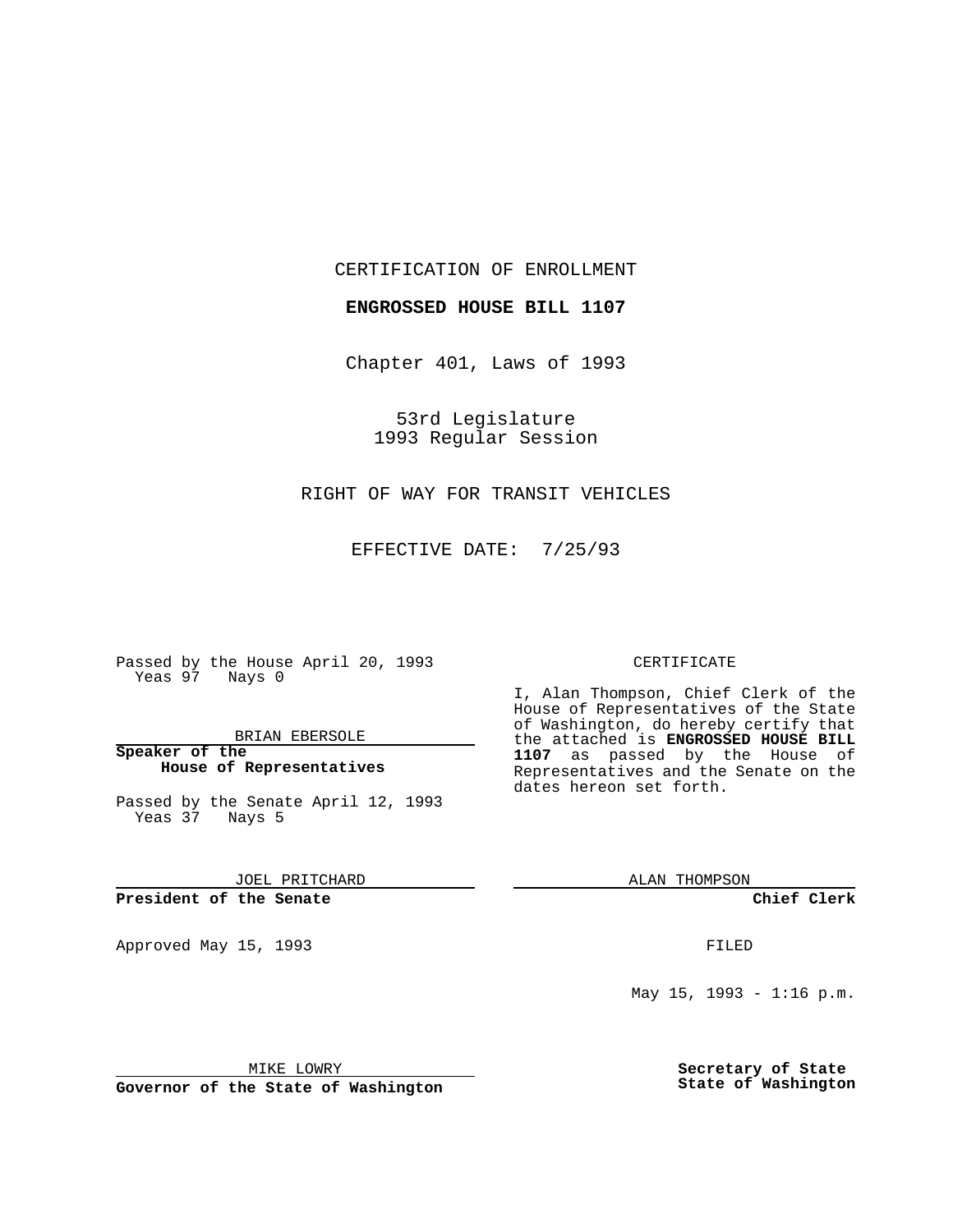## **ENGROSSED HOUSE BILL 1107** \_\_\_\_\_\_\_\_\_\_\_\_\_\_\_\_\_\_\_\_\_\_\_\_\_\_\_\_\_\_\_\_\_\_\_\_\_\_\_\_\_\_\_\_\_\_\_

\_\_\_\_\_\_\_\_\_\_\_\_\_\_\_\_\_\_\_\_\_\_\_\_\_\_\_\_\_\_\_\_\_\_\_\_\_\_\_\_\_\_\_\_\_\_\_

AS AMENDED BY THE SENATE

Passed Legislature - 1993 Regular Session

**State of Washington 53rd Legislature 1993 Regular Session By** Representatives R. Fisher and Jacobsen

Read first time 01/15/93. Referred to Committee on Transportation.

 AN ACT Relating to right of way for transit vehicles; amending RCW 46.37.190; adding a new section to chapter 46.61 RCW; and creating a new section.

BE IT ENACTED BY THE LEGISLATURE OF THE STATE OF WASHINGTON:

 NEW SECTION. **Sec. 1.** A new section is added to chapter 46.61 RCW to read as follows:

 (1) The driver of a vehicle shall yield the right of way to a transit vehicle traveling in the same direction that has signalled and is reentering the traffic flow.

 (2) Nothing in this section shall operate to relieve the driver of a transit vehicle from the duty to drive with due regard for the safety of all persons using the roadway.

 **Sec. 2.** RCW 46.37.190 and 1987 c 330 s 710 are each amended to read as follows:

 (1) Every authorized emergency vehicle shall, in addition to any other equipment and distinctive marking required by this chapter, be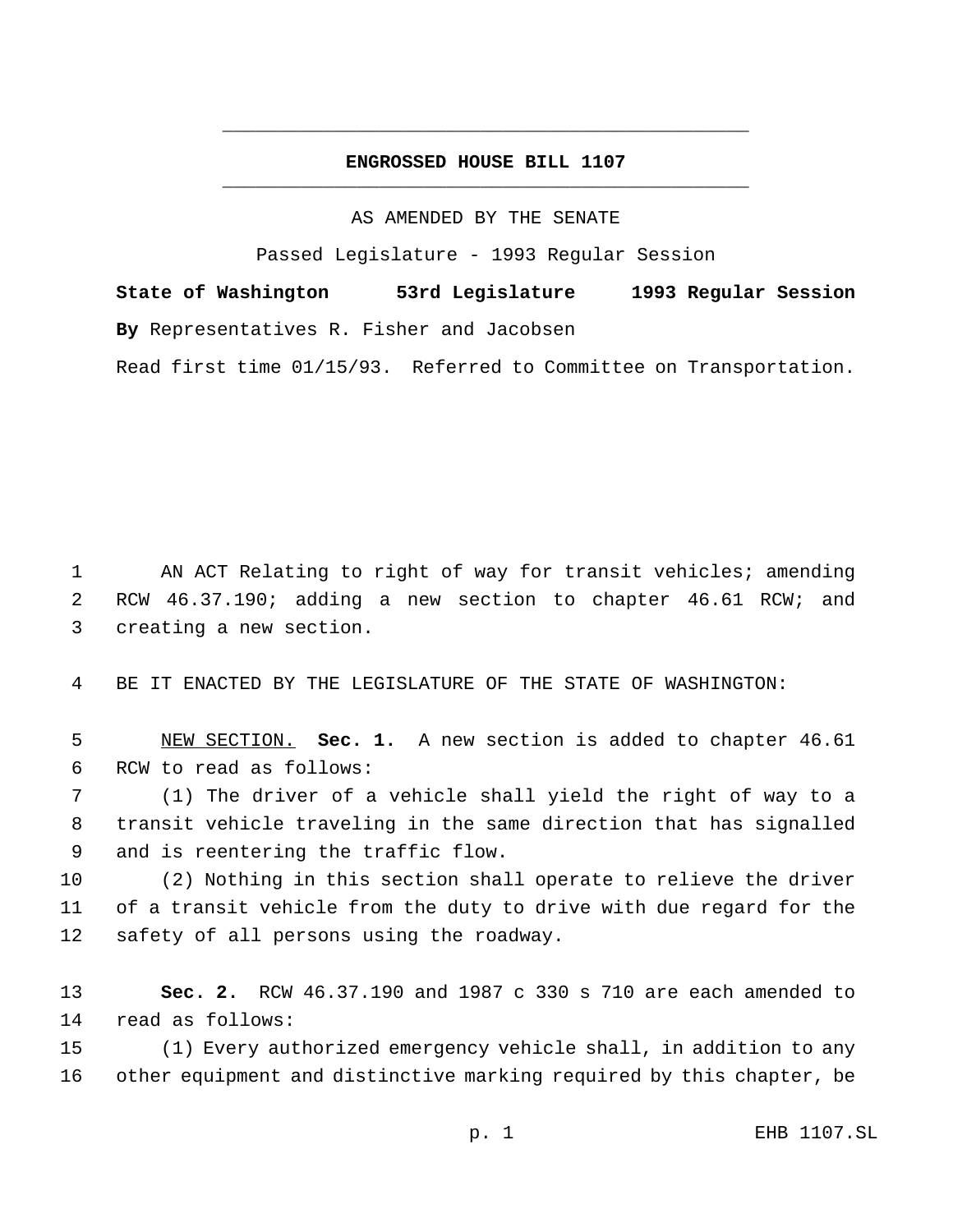equipped with at least one lamp capable of displaying a red light visible from at least five hundred feet in normal sunlight and a siren capable of giving an audible signal.

 (2) Every school bus and private carrier bus shall, in addition to any other equipment and distinctive markings required by this chapter, be equipped with a "stop" signal upon a background not less than fourteen by eighteen inches displaying the word "stop" in letters of distinctly contrasting colors not less than eight inches high, and shall further be equipped with signal lamps mounted as high and as widely spaced laterally as practicable, which shall be capable of displaying to the front two alternately flashing red lights located at the same level and to the rear two alternately flashing red lights located at the same level and these lights shall have sufficient intensity to be visible at five hundred feet in normal sunlight.

 (3) Vehicles operated by public agencies whose law enforcement duties include the authority to stop and detain motor vehicles on the public highways of the state may be equipped with a siren and lights of a color and type designated by the state patrol for that purpose. The state patrol may prohibit the use of these sirens and lights on vehicles other than the vehicles described in this subsection.

 (4) The lights described in this section shall not be mounted nor used on any vehicle other than a school bus, a private carrier bus, or an authorized emergency or law enforcement vehicle. Optical strobe light devices shall not be installed or used on any vehicle other than an emergency vehicle authorized by the state patrol  $((or))_+$  a publicly((-))owned law enforcement or emergency vehicle<sub>t</sub> 29 a department of transportation, city, or county maintenance vehicle, 30 or a public transit vehicle.

31 (a) An "optical strobe light device" used by emergency vehicles means a strobe light device which emits an optical signal at a 33 specific frequency to a traffic control light enabling the emergency vehicle in which the strobe light device is used to obtain the right of way at intersections.

 $EHB$  1107.SL

$$
p. \ 2
$$